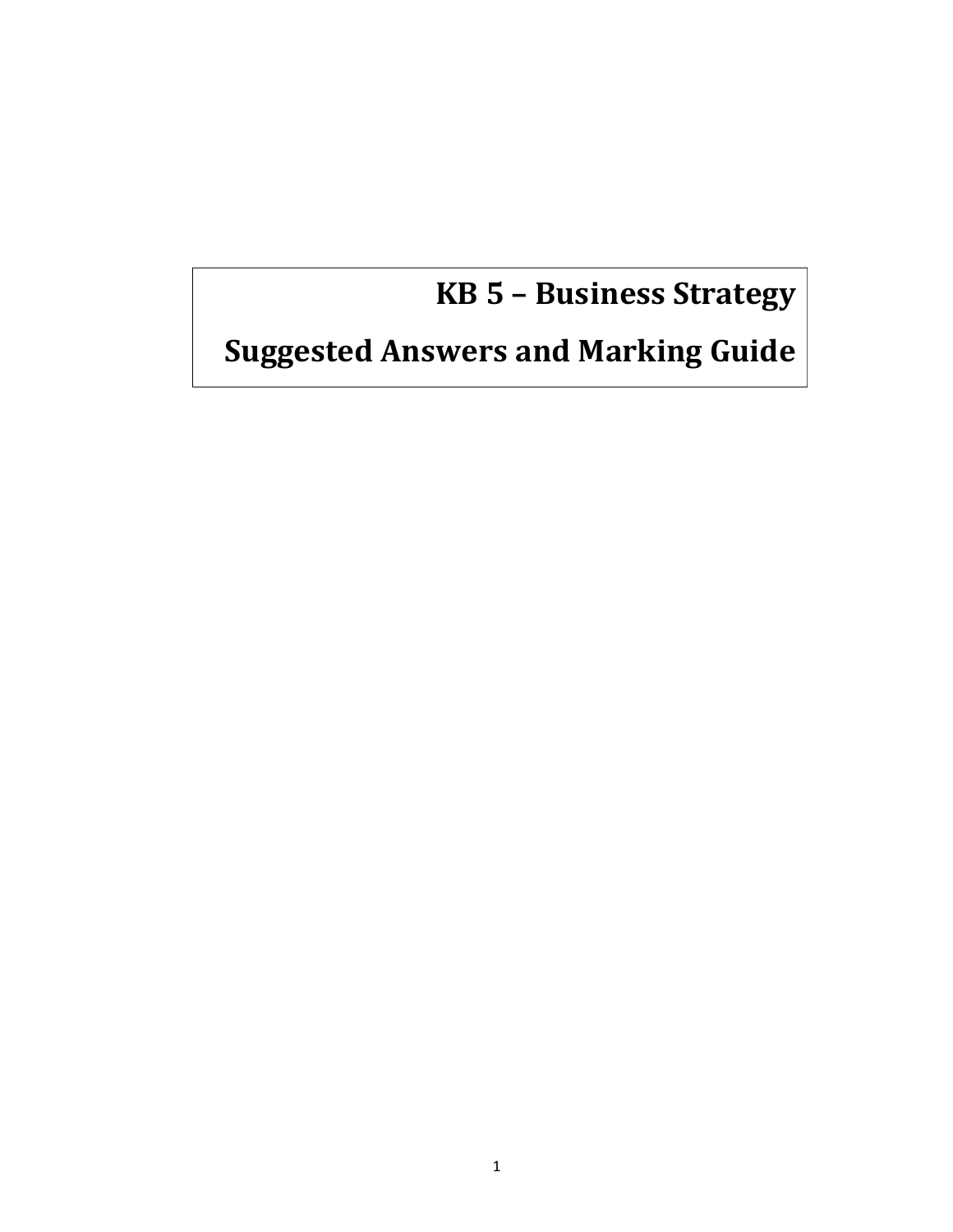# **SECTION 1**

# **Question 01**

1.

#### Relevant learning outcome/s:

1.2.1 Explain the primary and supporting activities involved with creating value to business (introduction to value chain).

- **Inbound Logistics:** all activities relating to RM handling and warehousing. E.g. storage of plastic fibers and chemicals, maintaining records of warehouse, etc.
- **Operations:** all activities associated with converting input into output. E.g. machine operating, testing, quality control, etc.
- **Outbound Logistics:** activities dealing with warehousing and distributing finished goods to customers. E.g. storage of finished goods, keeping records of warehouse, handling physical distribution, etc.
- **Marketing and Sales:** activities dealing with advertising, promotion pricing and channel relations.
- **Services**: activities to provide assistance to buyers such as installation, repairing, maintenance, etc.

# Marking Guide

1 mark each for explaining the five primary activities relating to the value chain of ABC Company Ltd.

<u>Total 5 marks</u>

#### 2.

#### Relevant learning outcome/s:

- 1.2.1 Explain the primary and supporting activities involved with creating value to business (introduction to value chain).
- 1.4.1 Analyse the role of resources and competencies in developing competitive advantages (threshold resources vs. unique resources, and threshold competencies vs. core competencies).
- ABC Company Ltd. can improve practices of general management, accounting, finance, strategic planning, etc. In particular, they can develop a strategic plan for introducing their products to new markets and increasing the sales volume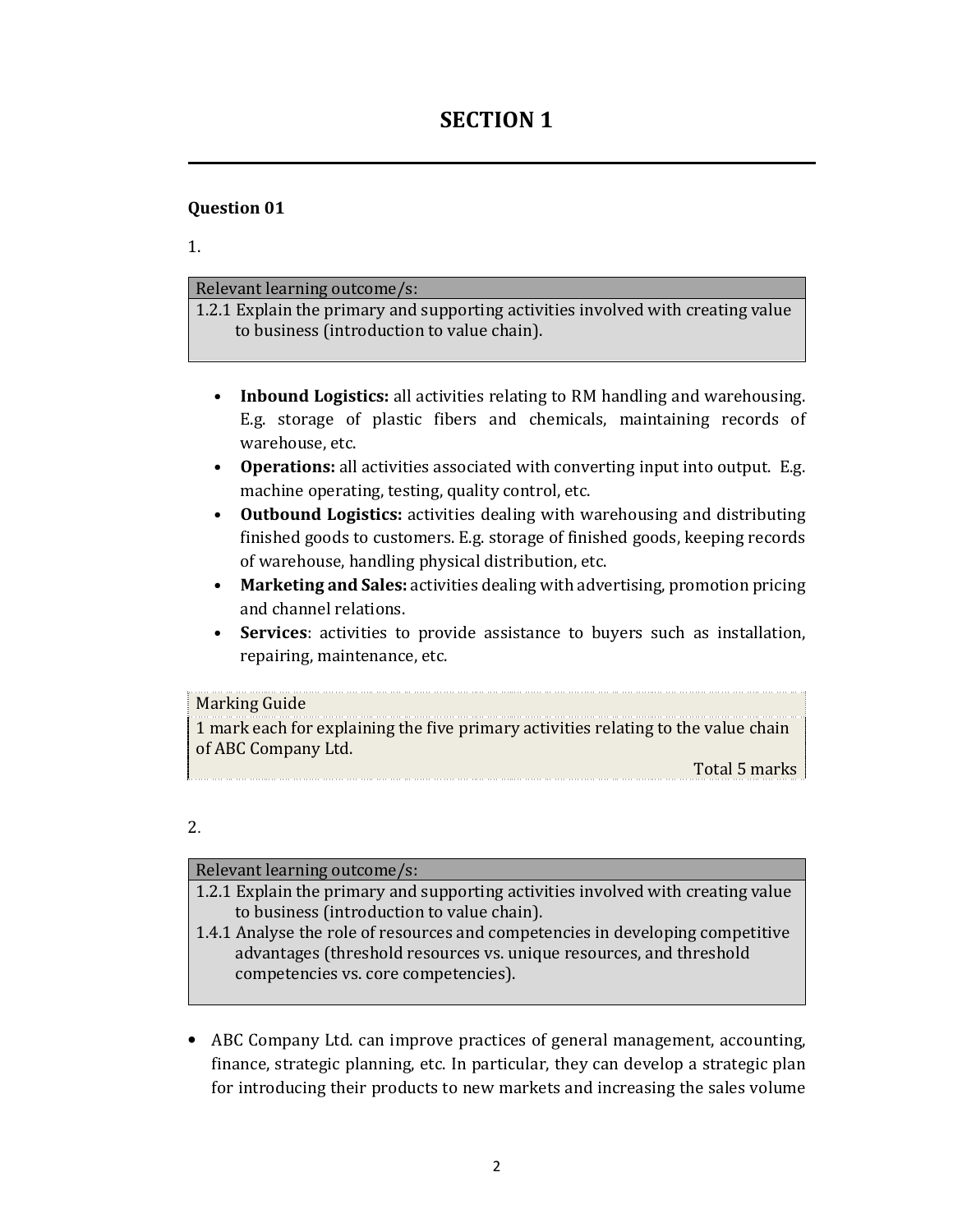in the existing markets. This will help add value to the marketing and sales of primary activities.

- The Company can formalize their HR practices to increase labour productivity and employee commitment to the organization. This will help to increase the efficiency level of the Company's operations. Employees will be committed to provide better services to customers as well.
- With the help of a well-organized and systematic procurement process the values of inbound logistics will increase.
- By adopting advanced technology the Company can improve the value generation from operations. Further, an ERP system can be introduced to increase the efficiency of the overall value creation process of the Company.
- Further, R & D will help to identify new product designs and new production techniques, etc. These will directly help the operations and marketing activities of the Company.

*Candidates should properly analyze how ABC Company Ltd. can improve the value of Company offerings through secondary activities. Good answers should specifically highlight the above areas.* 

# Marking Guide Total 5 marks to candidates who sufficiently cover the above points.

# **Question 02**

1.

Relevant learning outcome/s:

1.3.1 Prioritise organisational stakeholders in terms of their impact on business (stakeholder mapping, based on the Power/Interest matrix)

Employees, customers (U.S. firms), industry pressure groups, government, unions (labour leaders).

| <b>Marking Guide</b>                              |  |
|---------------------------------------------------|--|
|                                                   |  |
| Total 2 marks for listing the stakeholders above. |  |
|                                                   |  |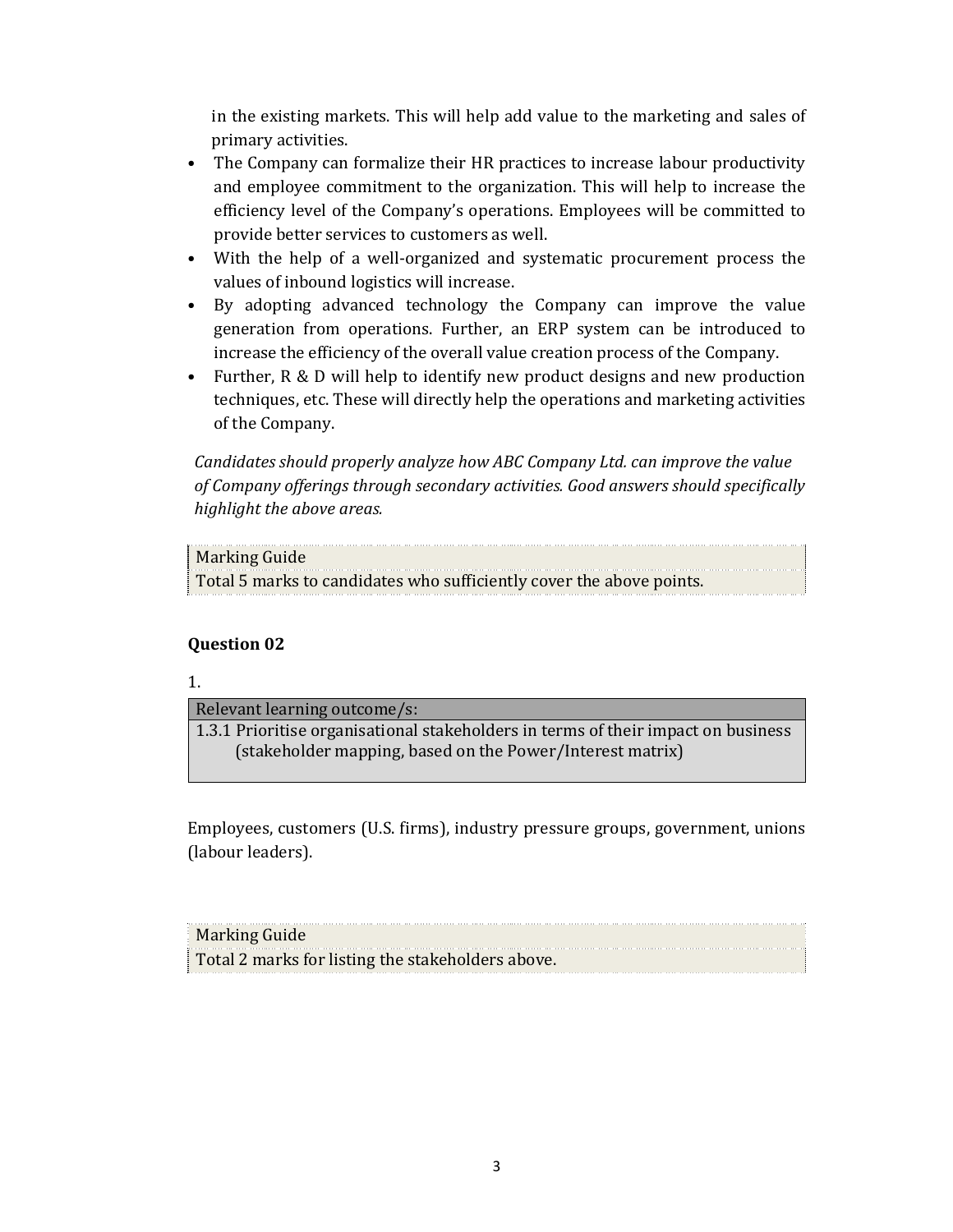#### Relevant learning outcome/s:

1.3.1 Prioritise organisational stakeholders in terms of their impact on business (stakeholder mapping, based on the Power/Interest matrix)

A stakeholder is any person or organization, who can be positively or negatively impacted by, or cause an impact on, the actions of an organization.

There are two main types of stakeholders.

- Primary stakeholders: are those ultimately affected, either positively or negatively, by an organization's actions.
- Secondary stakeholders: are the 'intermediaries', that is, persons or organizations who are indirectly affected by an organization's actions.

Stakeholders can be mapped using the Power/Interest matrix.



Stakeholder mapping will help an organization to identify the individuals or groups that are likely to affect or be affected by the actions of the organization. Under stakeholder mapping, the company could assess the influence of each stakeholder as well as the impact of the intended actions on them. A stakeholder's position on the grid shows the level of interest of each stakeholder in the organization and the level of power/influence they can exert over the organization. Hence, carefully mapping stakeholders on this grid will help the organization to manage shareholder expectations effectively.

It is important to do stakeholder mapping so that the organization could:

- Understand stakeholders' interests and try to align or manage the same.
- Develop mechanisms to influence other stakeholders.
- Identify potential risks.
- Understand the key people to be informed about actions and develop proper communication plans.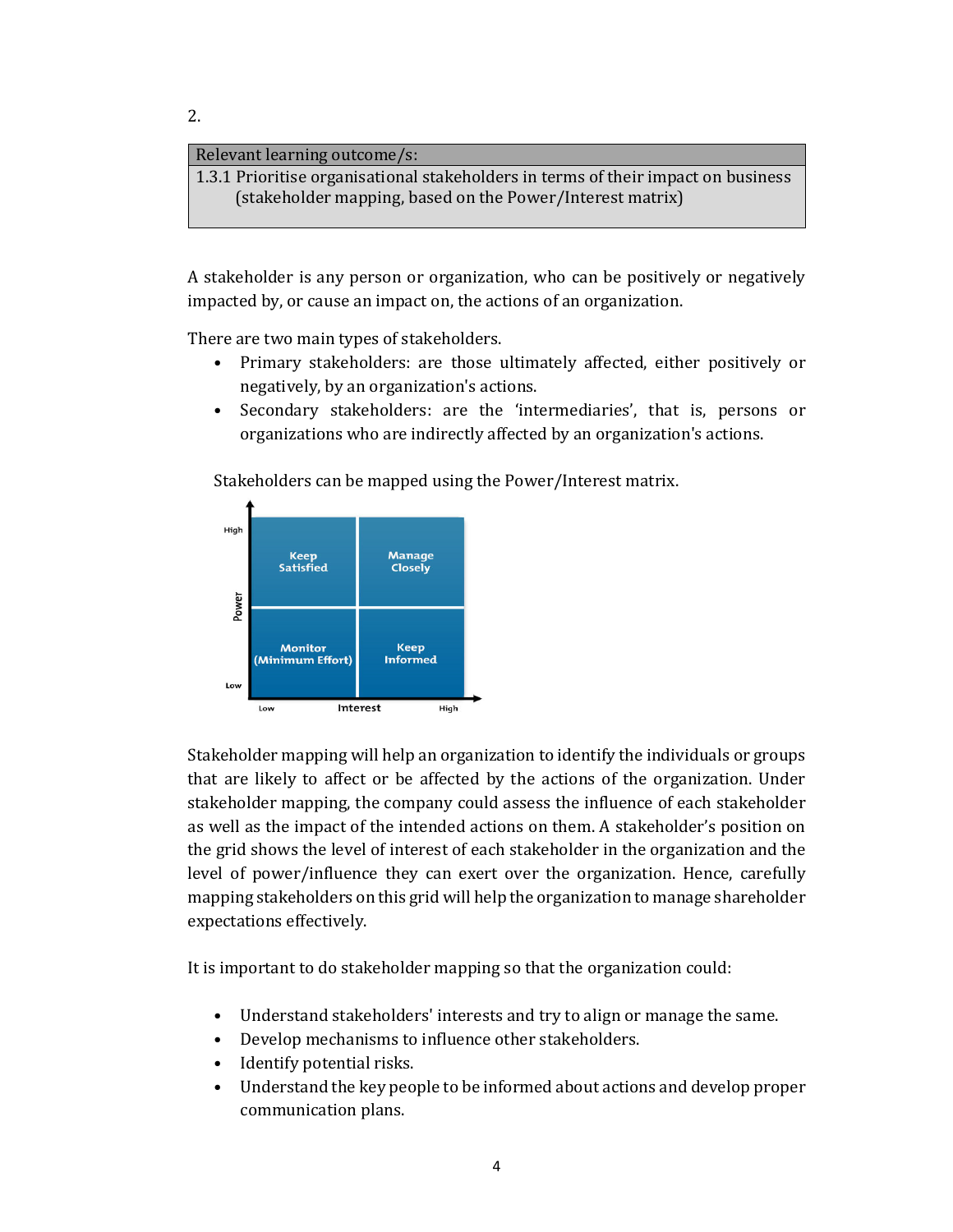• Understand the negative stakeholders as well as their adverse effects on the projects or actions.

| <b>Marking Guide</b>                                              |               |
|-------------------------------------------------------------------|---------------|
| 1 mark- Briefly explaining the concept of 'stakeholder'           |               |
| 3 marks - Briefly explaining the concept of 'stakeholder mapping' |               |
| 4 marks - Discussing the importance of 'stakeholder mapping'.     |               |
|                                                                   | Total 8 marks |

# **Question 03**

# 1.

Relevant learning outcome/s: 2.2.1 Analyse the balance between customer satisfaction level and inventory management policies.

The higher inventory could be a result of batch production and the likely items to be in the inventory would be tables, chairs and book shelves.

| <b>Marking Guide</b>          |               |
|-------------------------------|---------------|
| 1 mark for batch production   |               |
| 1 mark for listing the items. |               |
|                               | Total 2 marks |

# 2.

# Relevant learning outcome/s:

3.2.1 Discuss the conceptual understanding of the process of product design in a typical manufacturing organization, along with different production methods available for manufacturing (job, batch, chain production, lean manufacturing).

Transportation, Inventory, Motion, Waiting, Over-Production, Over-processing, Defects/Rework +.

Marking Guide 3 marks for five wastes.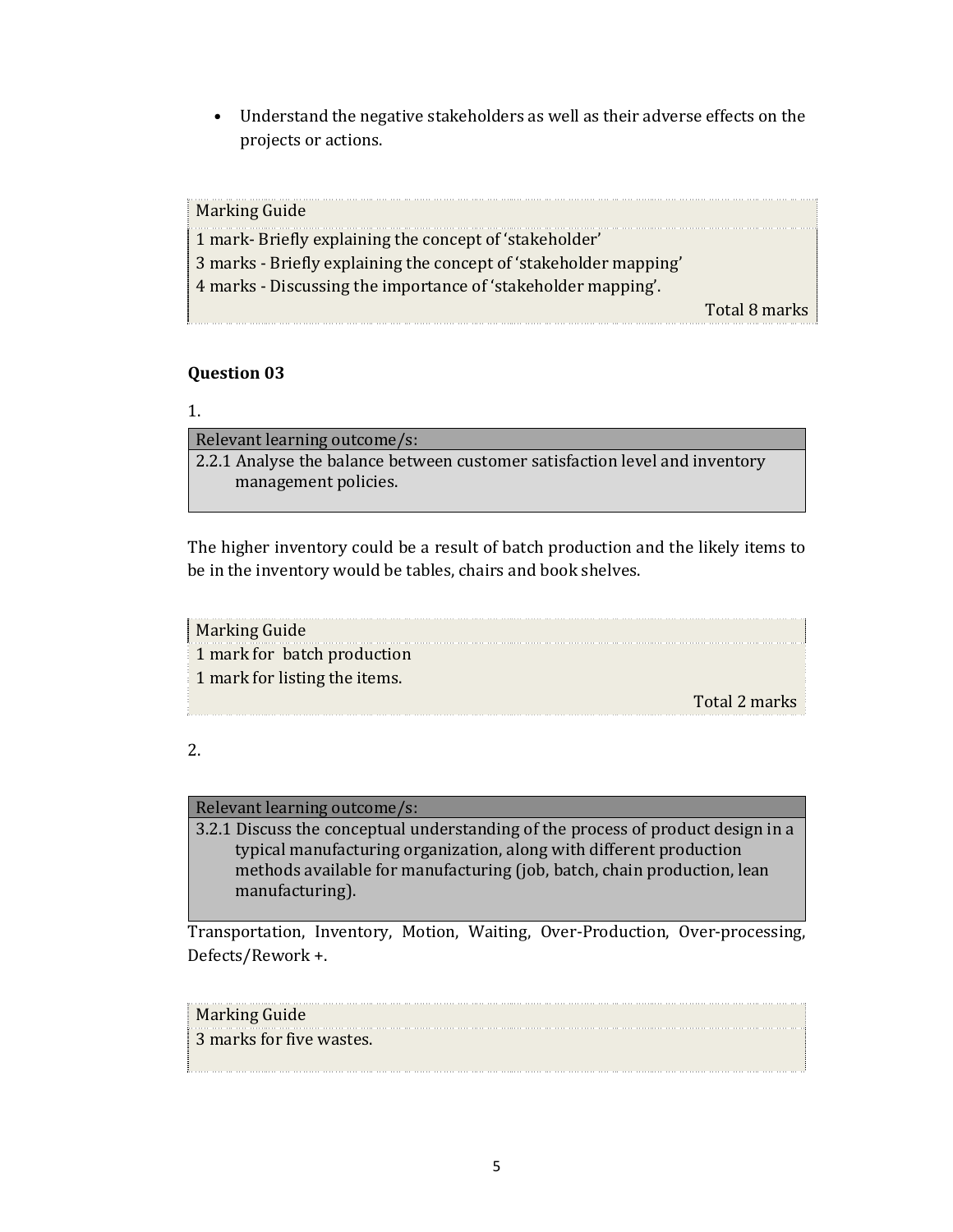3.

#### Relevant learning outcome/s:

3.2.1 Discuss the conceptual understanding of the process of product design in a typical manufacturing organization, along with different production methods available for manufacturing (job, batch, chain production, lean manufacturing).

Lean manufacturing was developed by the Japanese automotive industry with a lead from Toyota, utilising the Toyota Production System (TPS), following the challenge to re-build the Japanese economy after World War II. Lean is a philosophy that seeks to eliminate waste in all aspects of a firm's production activities: human relations, vendor relations, technology, and the management of materials and inventory.

Lean considers an end-to-end value stream that delivers competitive advantage and seeks fast and flexible flow. In order to create flow, lean methodology suggests to maintain a minimum level of inventory in the process. It suggests using "Just In Time" manufacturing rather than "Just In Case" manufacturing.

Under ideal conditions a company operating at JIT manufacturing system would purchase only enough materials each day to meet the immediate demand. Moreover, the company would have no goods still in process at the end of the day, and all goods completed during the day would have been shipped immediately to customers. As this sequence suggests, "just-in-time" means that raw materials are received just in time to go into production, manufacturing parts are completed just in time to be assembled into products, and products are completed just in time to be shipped to customers. This way JIT Holdings would be able to reduce inventory using lean manufacturing.

| <b>Marking Guide</b>                          |               |
|-----------------------------------------------|---------------|
| 1 mark for introduction to lean manufacturing |               |
| 1 mark for minimizing waste/inventory         |               |
| 1 mark for applying JIT                       |               |
| 2 marks for explanation.                      |               |
|                                               | Total 5 marks |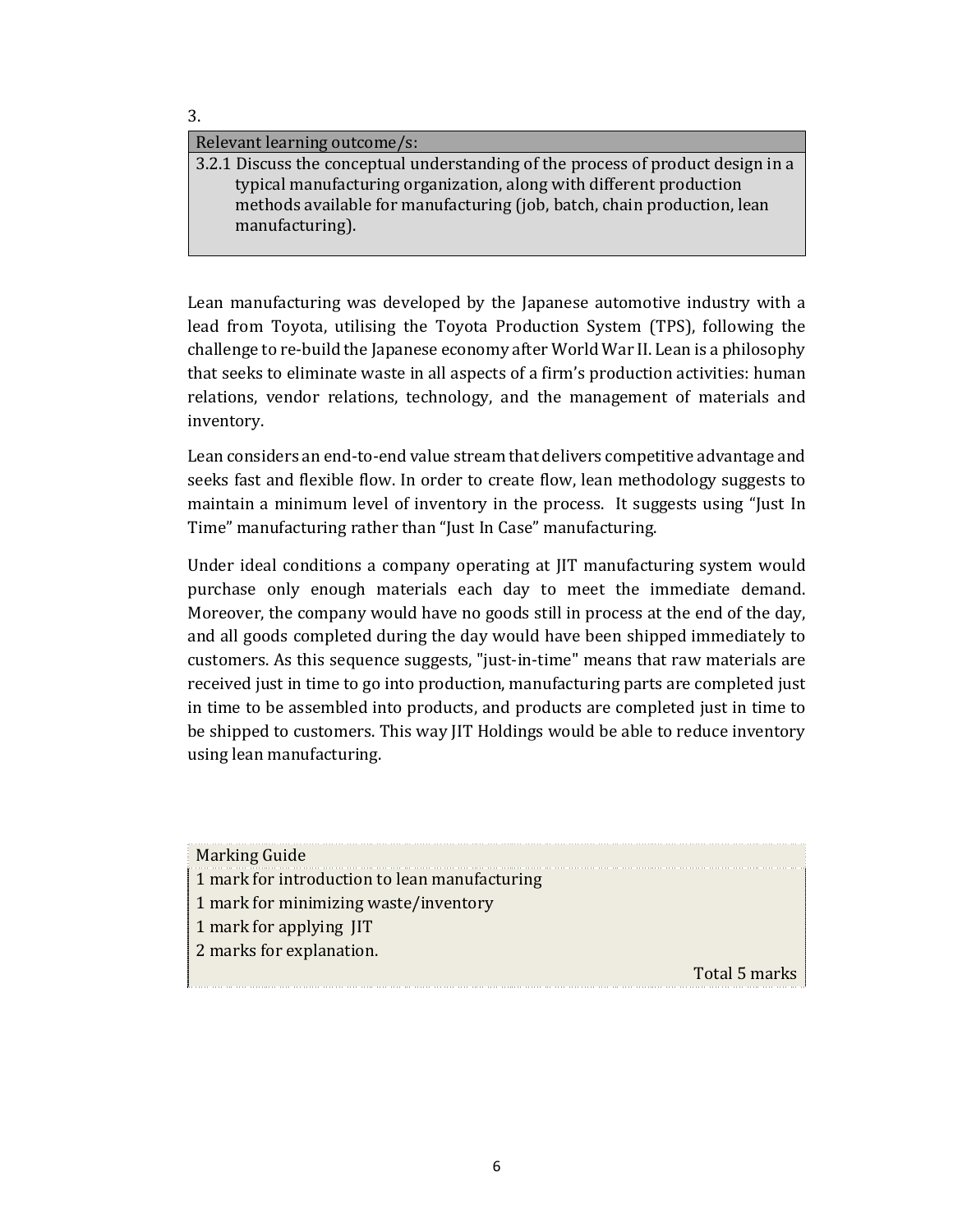# **Question 04**

1.

Relevant learning outcome/s: 5.5.1 Analyse the staff training methods and strategies of employee development, Return on Investment (ROI) and human resource development.

The main training methods are:

• On-the-job training

This is one-on-one training located at the job site, where someone who knows how to do a task shows another how to perform it. In antiquity, the kind of work that people did was mainly unskilled or semi-skilled work that did not require specialized knowledge.

• Off-the-job training

Off-the-job training on the other hand is training conducted by employing learning methods and techniques such as lectures, case studies, role play, simulation, etc. These sessions are often conducted away from the working environment.

# Marking Guide

2 marks for explaining on-the-job training while highlighting the above points. 2 marks for explaining off-the-job training while highlighting the above points. Total 4 marks 

2.

# Relevant learning outcome/s:

| 5.5.1 Analyse the staff training methods and strategies of employee |
|---------------------------------------------------------------------|
| development, Return on Investment (ROI) and human resource          |
| development.                                                        |
|                                                                     |

5.1.1 Discuss the contribution of Human Resource Management (HRM) to value creation in businesses.

In today's business world, employees are considered to be the most important asset of an organization. Organizations spend a lot of money on training their employees and most of this goes unmeasured. As Peter Drucker once highlighted, what gets measured gets done. If the results of the training could not be measured, it would be difficult for an organization to measure the effectiveness of the training carried out. Hence ROI of training could provide a useful tool to measure the effectiveness of training.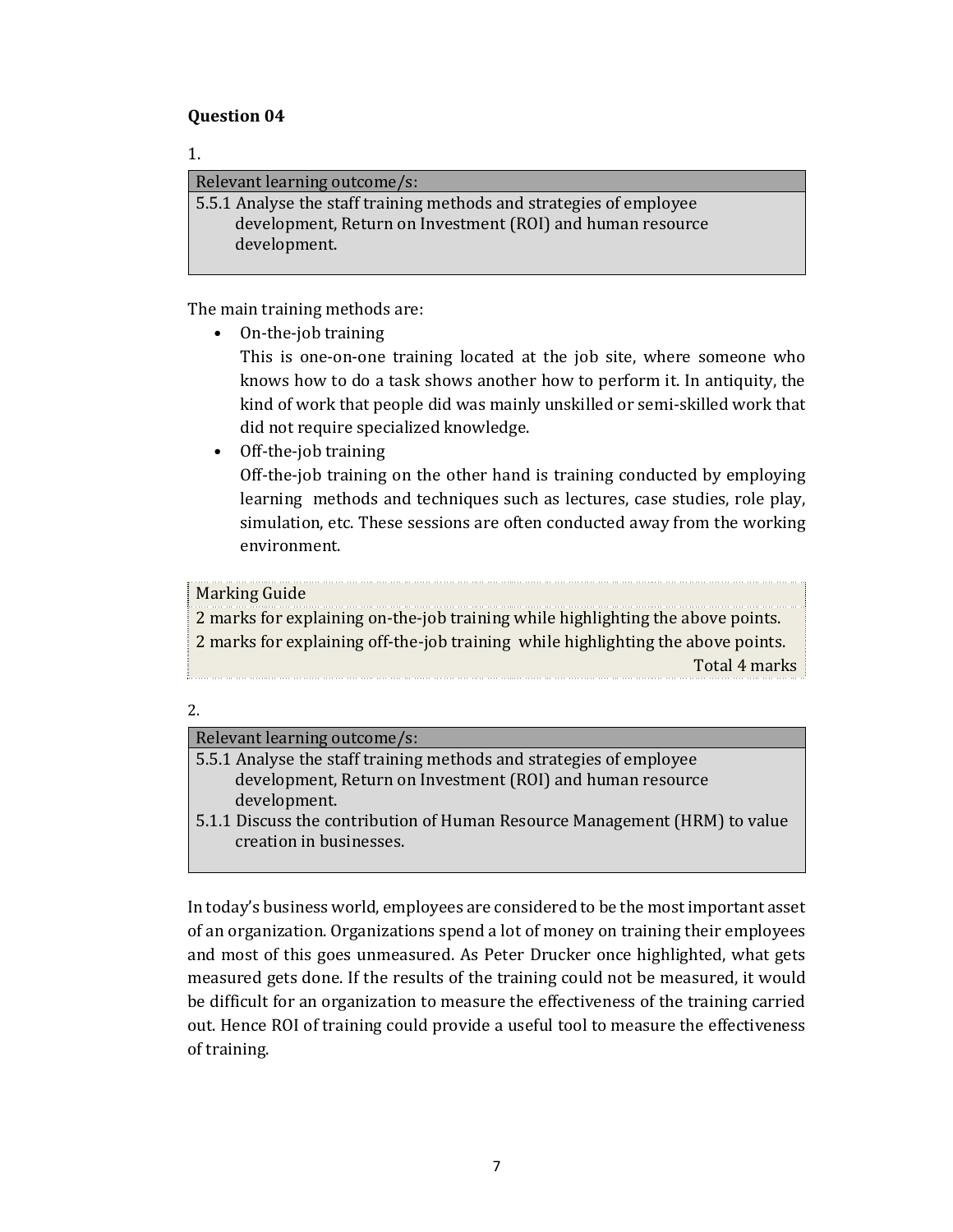Measuring the ROI of training would also support to convince the management that the time allocated for trainng of their employees will provide them with positive results and would not be a waste of time.

During budget allocations if we have results of ROI measured, it will also support in identifying training programs which generate a higher level of return and hence allocate more resources for trainings with a higher level of ROI.

ROI will also bring more focus on delivering business results rather than making employees feel that they have been valued by sending them to a training program. The trainers will also be more objective once they know the organization is measuring the ROI and will put more effort in to their trainings.

ROI can also be used to negotiate training rates and link a part of the training fees to ROI generated after the training, based on a pre-agreed method.

This way an organization can ensure that they would get the best return for the money invested in training.

| Marking Guide                                                  |               |
|----------------------------------------------------------------|---------------|
| 2 marks for briefly explaining the meaning of ROI in training. |               |
| 4 marks for discussing why it is important.                    |               |
|                                                                | Total 6 marks |

# **Question 05**

1.

# Relevant learning outcome/s:

7.4.1 Compare and contrast alternative business level strategies for each SBU (including generic strategies, strategy clock, blue ocean and red ocean, and competitive strategies based on market position).

Toy Star seems to be adopting a product differentiation strategy. The firm has a unique resource of licenses which cannot be copied by others. They have also created a perceived uniqueness by offering a product that is believed to be of high quality and durability.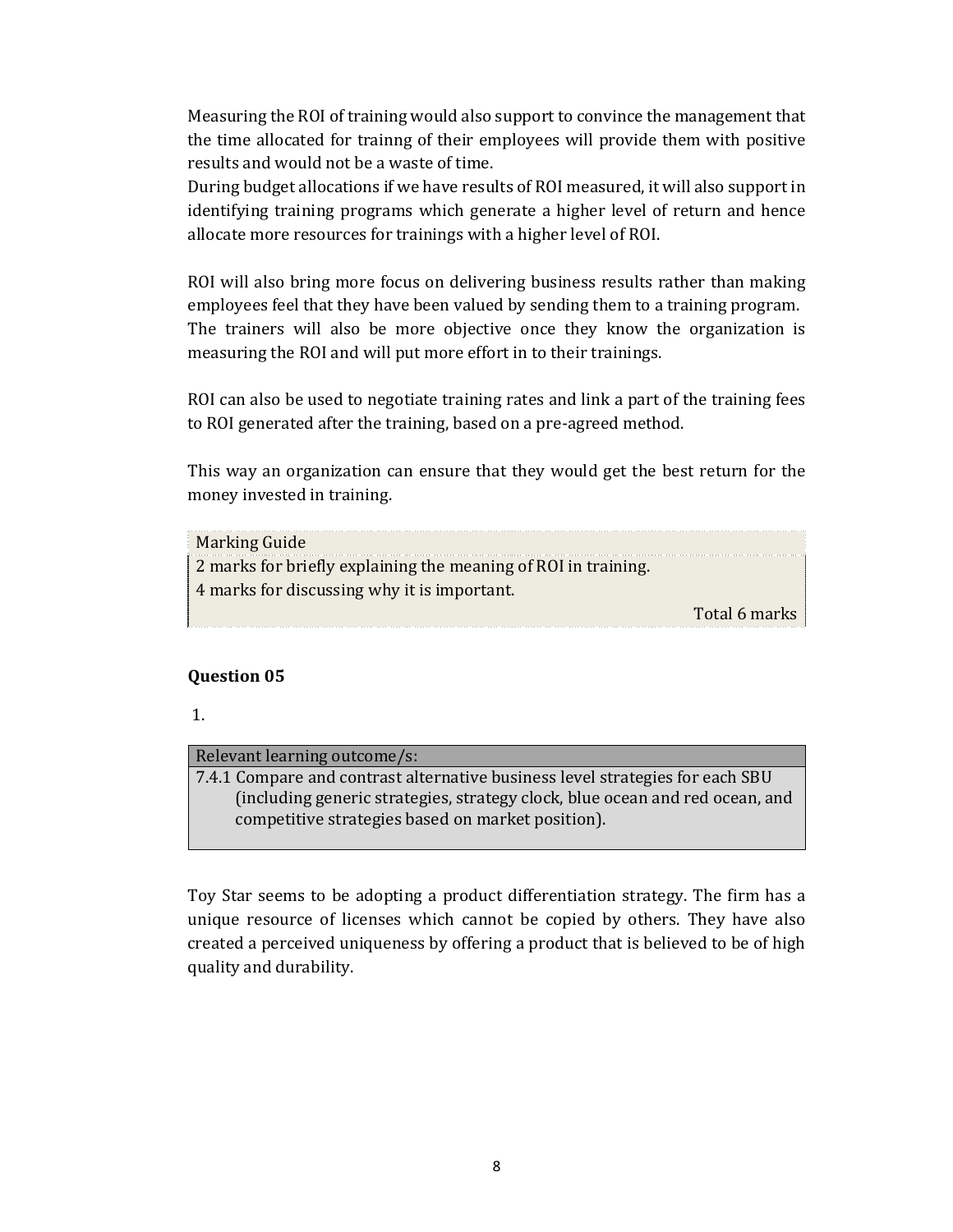# Marking Guide

1 mark each for the following points:

- Identifying differentiation strategy
- Identifying the unique resource
- Identifying the creation of perceived uniqueness.

Total 3 marks

#### 2.

# Relevant learning outcome/s:

7.4.1 Compare and contrast alternative business level strategies for each SBU (including generic strategies, strategy clock, blue ocean and red ocean, and competitive strategies based on market position).

Porter's Five Forces analysis is a framework for industry analysis and business strategy development. The Five Forces model supports an organization in understanding the forces that determine the competitive intensity and therefore the attractiveness of an industry. Attractiveness in this context refers to the overall industry profitability.

The five forces as described by Porter are:

- **Existing competitive rivalry.** The existing market rivalry in the emerging markets targeted by Toy Star seems to be high. As the operating price points are lower and the market is fragmented, this might impact the firm's shortterm profitability.
- **Threat of new entrants.** As the emerging markets are very lucrative to many international brands, the threat of new entrants could be high. However, if Toy Star moves first they would have the first mover advantage from an international toy brand perspective and could gain more knowledge and experience before others start moving.
- **Bargaining power of suppliers.** As Toy Star uses a specially selected supply chain to produce their toys, the bargaining power of suppliers could be relatively high. It would not be easy for Toy Star to move from supplier to supplier given the specialized nature of their supply chain.
- **Bargaining power of customers.** Bargaining power of customers could be relatively high as there are many toy suppliers in the market. However, given the licensing rights Toy Star holds, in that segment of the market Toy Star would hold a higher bargaining power and be a price maker rather than a price taker.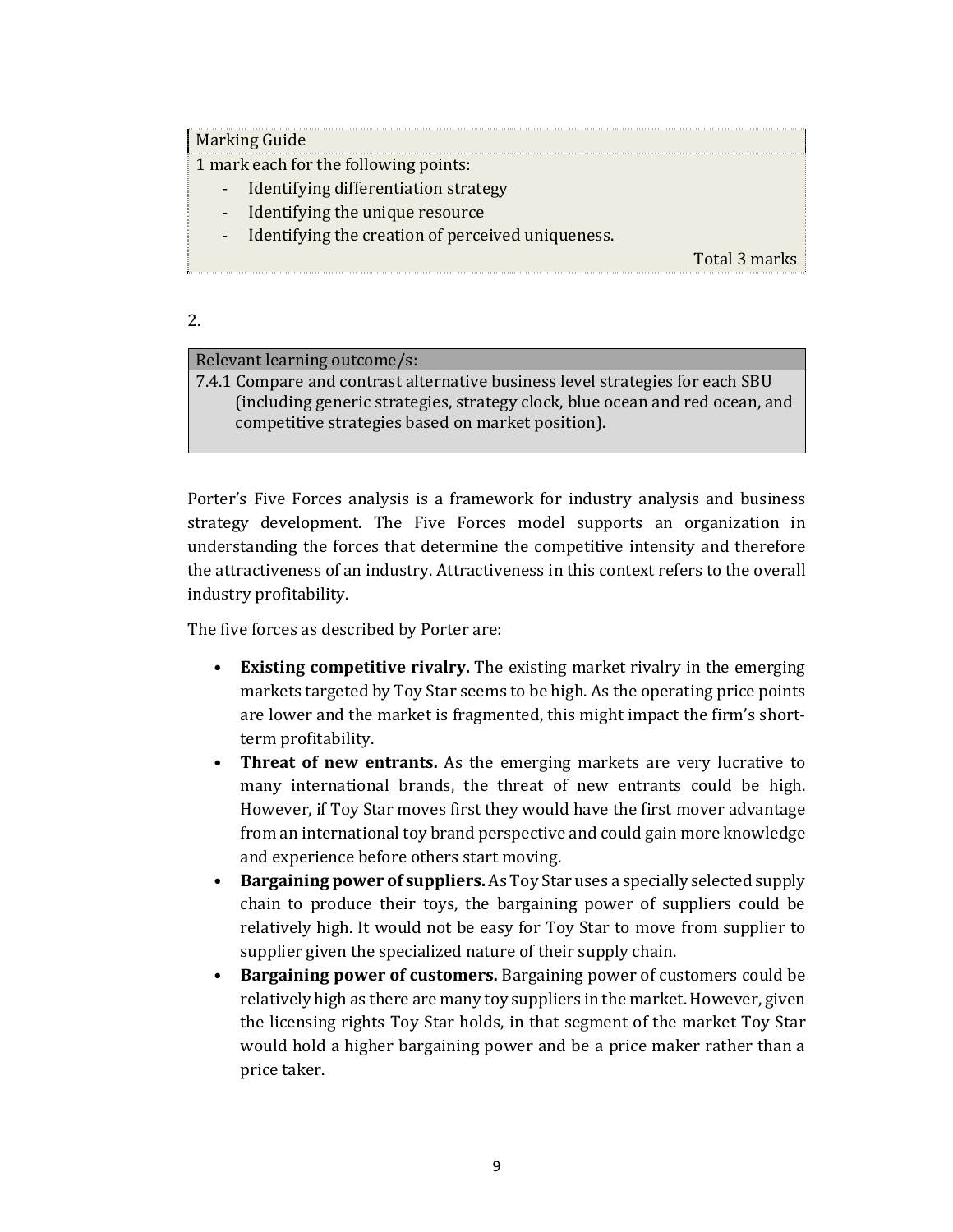• **Threat of substitute products or services.** There could be many substitute children's toy products in emerging markets. However, it would be difficult to find substitutes for the licensed products. Toy Star will have to emphasize on their perceived values of quality and durability in creating proper differentiation to make substitutes less relevant.

#### Marking Guide

2 marks for briefly discussing the concept of Porters' Five Forces model. 5 marks for brief application of the model under the respective components. (Full 5 marks will be given for any 3 correct applications). . . . . . . . . . . . . 1

10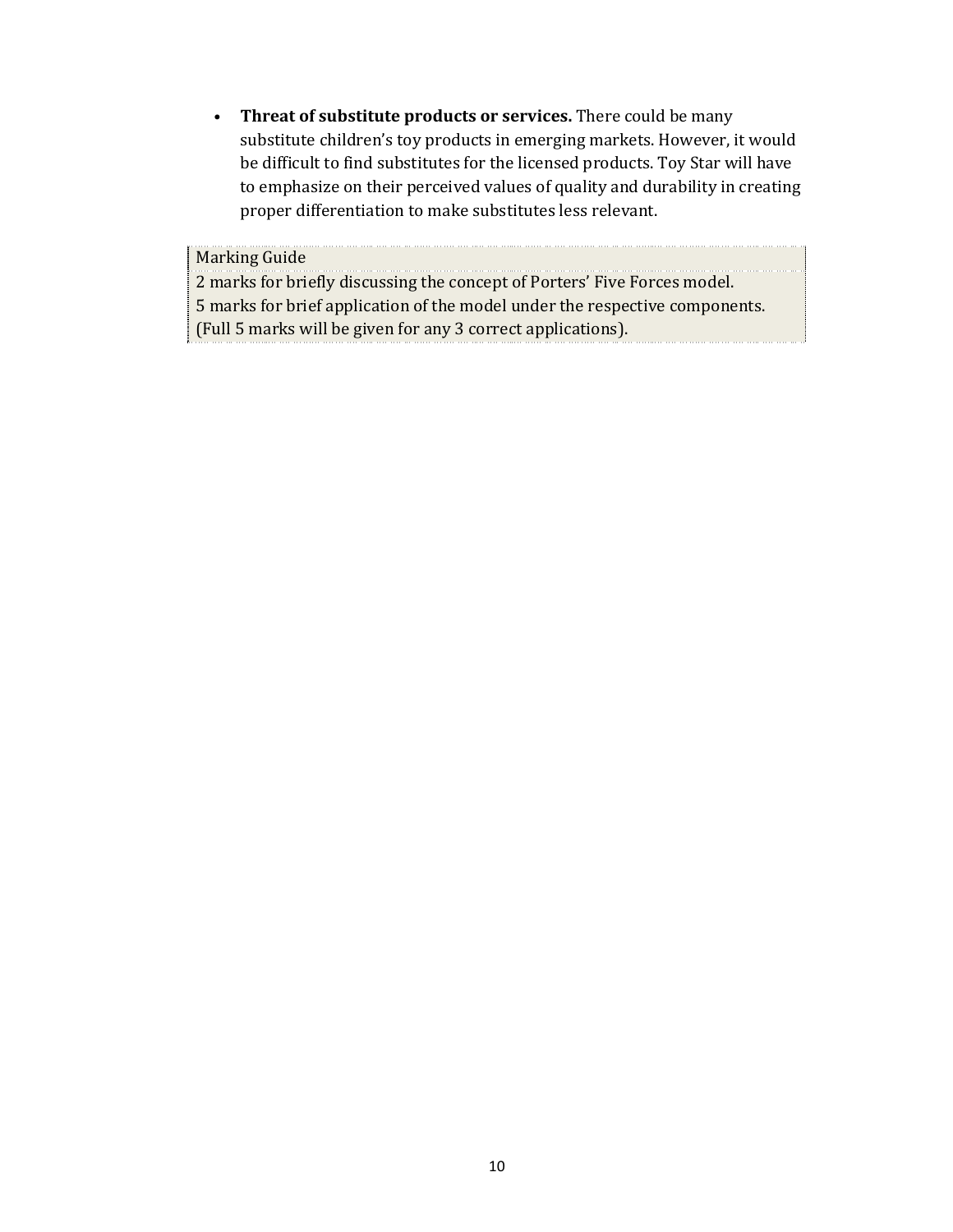# **SECTION 2**

# **Question 06**

1.

Relevant learning outcome/s:

4.2.1 Demonstrate the importance for an organization of having an STP process. 4.2.2 Apply STP in marketing programs.

# **Young ladies segment**

- a. More interest in chocolate but health conscious and concerned about body shape.
- b. Adopting western culture.
- c. As the female employment rate in the country is increasing, most young females are working and their purchasing power is relatively high compared to the past.
- d. Greater tendency to use social media and less interest in traditional media such as TV, newspapers, etc.

# **Young gents segment**

- a. Less interest in chocolate; becoming more health conscious.
- b. Adopting western culture.
- c. Greater tendency to shop at modern trade outlets.
- d. Greater tendency to use social media and less interest in traditional media such as TV, newspapers, etc.

# **Old aged segment**

- a. Less interest in chocolate; becoming more health conscious.
- b. Values national culture.
- c. Shopping at both modern and general trade outlets.
- d. Less purchasing power.
- e. More use of conventional media.

# **Children segment**

- a. More interest in chocolate; not health conscious'
- b. Parents make purchasing decisions.
- c. Purchasing ability depends on economic conditions of the parents.
- d. More vulnerable to product promotions.

*Candidates should recognize young ladies, young gents, old aged segment and children segment as the possible segments for the new chocolate products. Thereafter, two behavioral characteristics of each segment should be summarized to assess the most appropriate market.*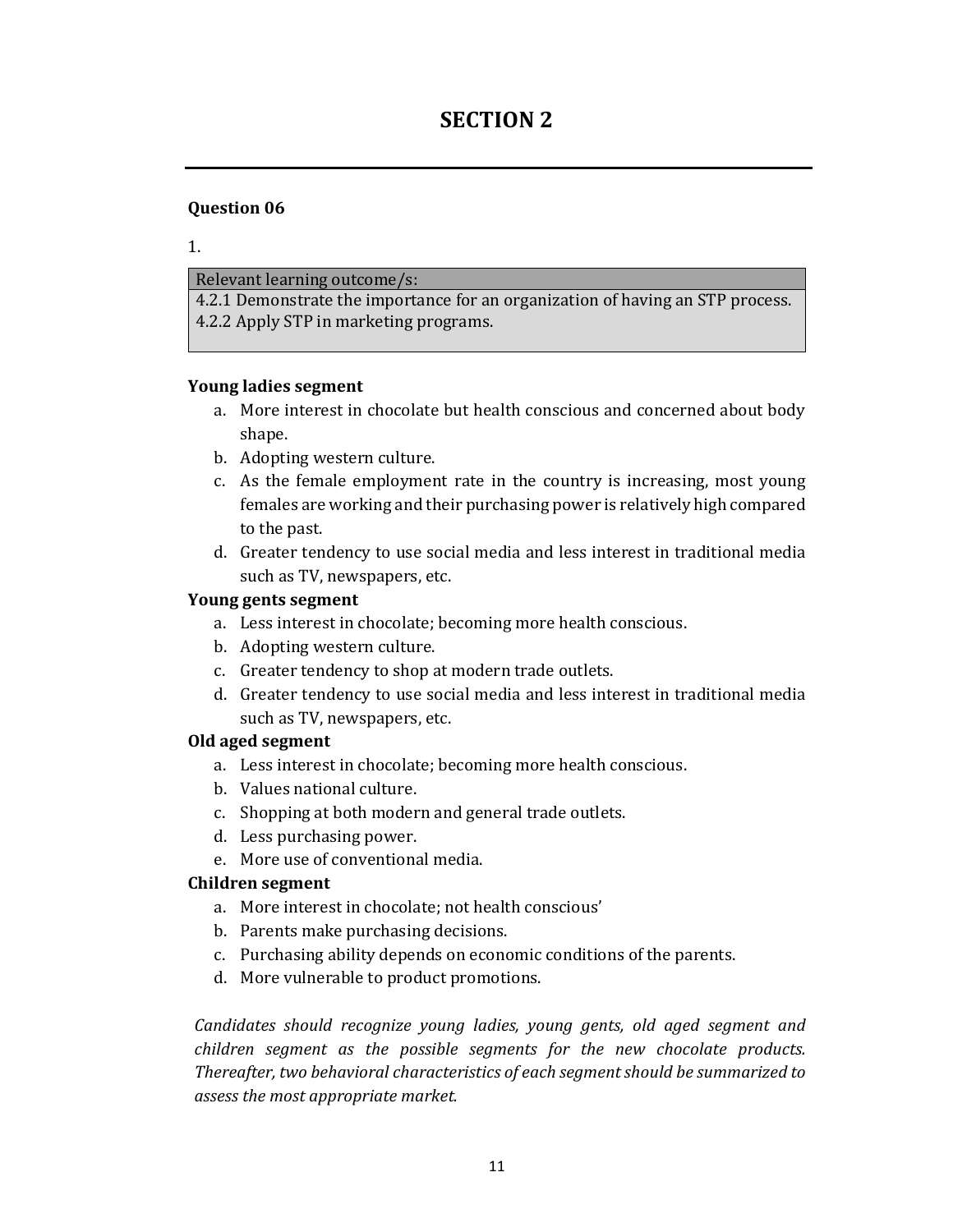Marking Guide 5 marks should be given to candidates who have identified at least two of the above characteristics of each segment.

2.

#### Relevant learning outcome/s:

4.3.1 Discuss product management and brand management applications (product levels, product mix decisions, product line decisions and branding decisions).

*Candidates should recognize and explain how the six levels of brand meaning mentioned below connect to the proposed brand.* 

- Attributes quality, low fat and sugar, etc.
- Benefits taste, refreshment, not harmful to health, etc.
- Values the producer's values e.g. reliable and experienced producer in the food industry.
- Culture the producer's culture e.g. creativity or efficiency.
- Personality projection of personality e.g. fun or austere.
- User can suggest the type of consumer who buys it e.g. young ladies from the middle and upper social classes.

# Marking Guide

5 marks should be given to candidates who have identified all six levels of branding and connected them to the given product.

# 3.

Relevant learning outcome/s: 4.2.2 Apply STP in marketing programs.

Candidates should discuss the meaning of a positioning map. For example, a positioning map is a two dimensional diagram which helps to decide the best way of positioning the organization's products based on different features or attributes of the product. Further, it will help a company to classify existing products in different position categories. Most marketers adopt positioning maps to help in their decision making, to assess the current position of their products relative to competitive brands and decide on the best way of positioning their new products.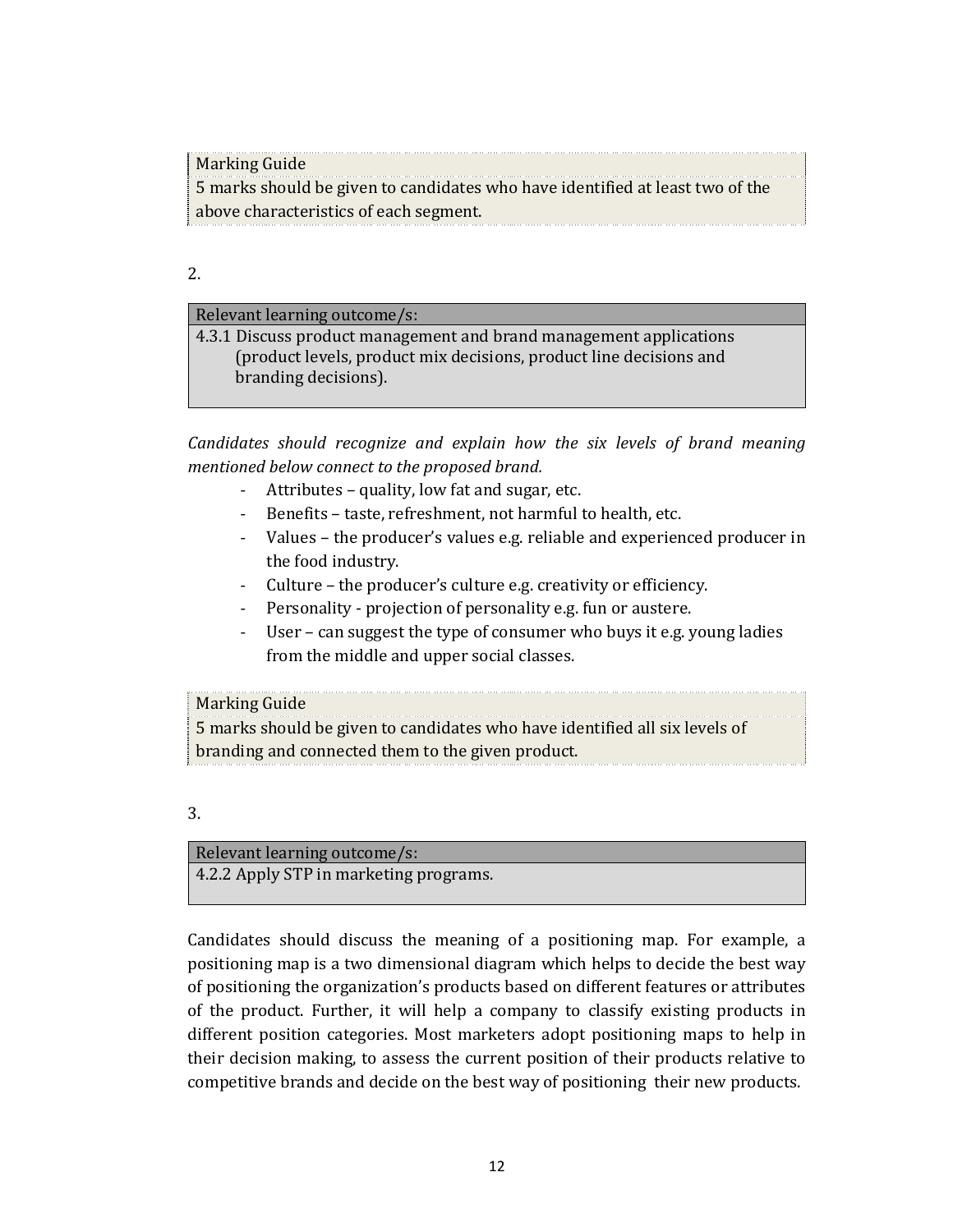Candidates should produce at least one hypothetical positioning map using two appropriate dimensions for positioning the new brand, and should develop an appropriate theme to emphasis the proposed positioning strategy.





# Relevant learning outcome/s:

- 4.6.1 Compare and contrast the main elements of promotional mix and promotional strategies for developing competitiveness in the market (promotional mix: advertising, sales promotion, public relations, personal selling, events and experience; promotional strategies: push, pull and profile).
- 4.7.1 Analyse the marketing strategies at different phases of the "Product Life Cycle (PLC)".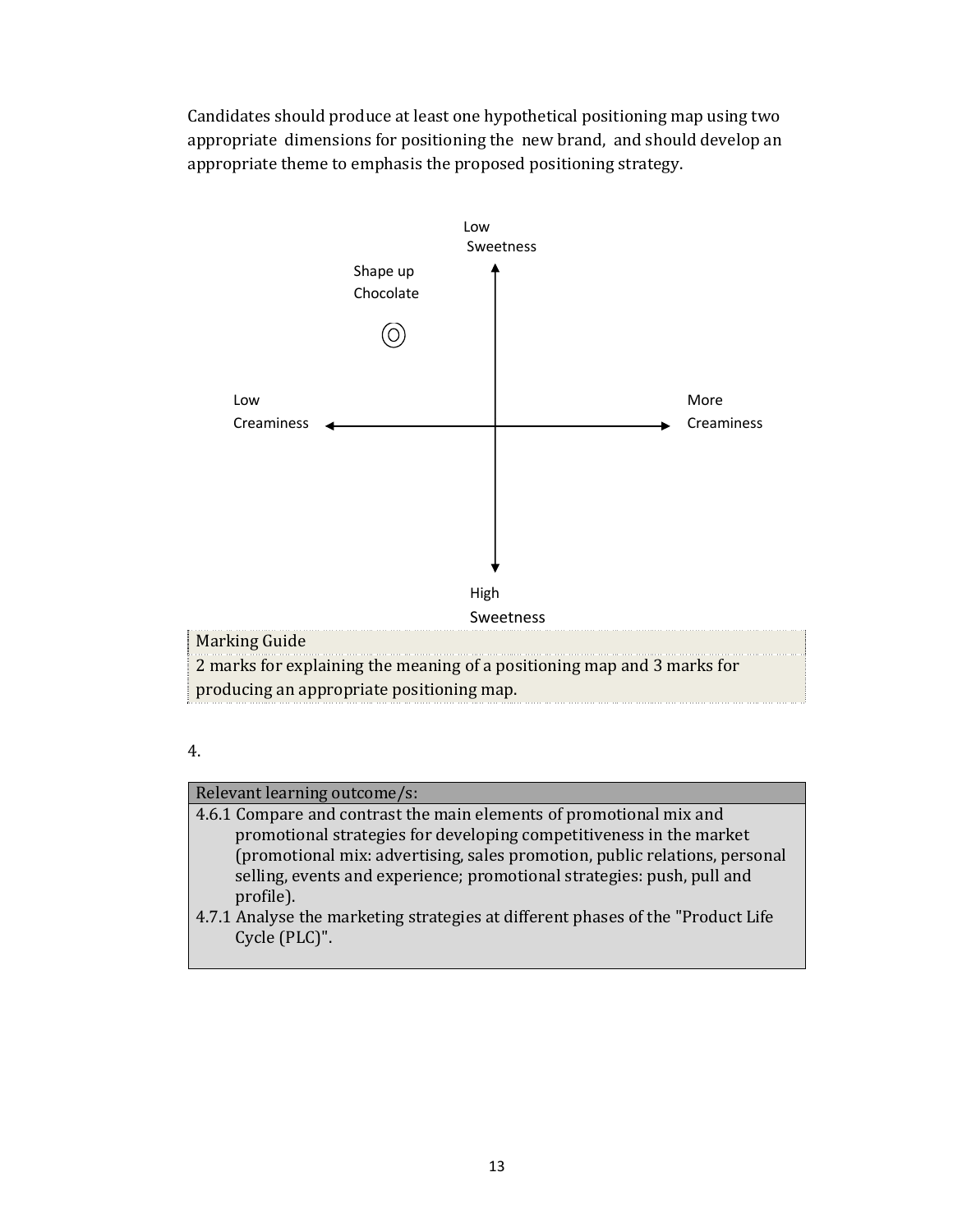Marketing strategies in the introduction stage of the PLC

Candidates should specify the main marketing objective in the introduction stage as creating product awareness and encouraging trial purchasing. Marketing mix variables can be proposed accordingly. In this process students should align with the positioning strategy suggested in Question 03 above.

E.g.

- Design the product in order to provide its core benefits e.g. low fat and sugar. Further, as the proposed segment is the 'Young female segment', designing attractive packages is important.
- Adopting market skimming or penetration strategies. However, skimming is better due to the innovative nature of the product and its target of the upper segment of society.
- Distribute among modern trade outlets and selective distribution among general trade outlets. E.g. pharmacies.
- Advertising should be designed to create awareness among early adopters and dealers and use sales promotion to encourage trial purchasing (heavy advertising and promotion).

Marking Guide 5 marks for answers which reflect strategic directions based on the proposed positioning strategies. 

| _                  |  |
|--------------------|--|
| ı<br>۰.<br>۰.<br>w |  |

# Relevant learning outcome/s:

7.4.1 Compare and contrast alternative business level strategies for each SBU (including generic strategies, strategy clock, blue ocean and red ocean, and competitive strategies based on market position).

Possibilities of adopting 03 generic strategies.

Candidates should briefly explain 03 generic strategies.

E.g.

**Cost leadership strategy -** The strategy an organization follows when it wants to be the lowest-cost producer in its industry.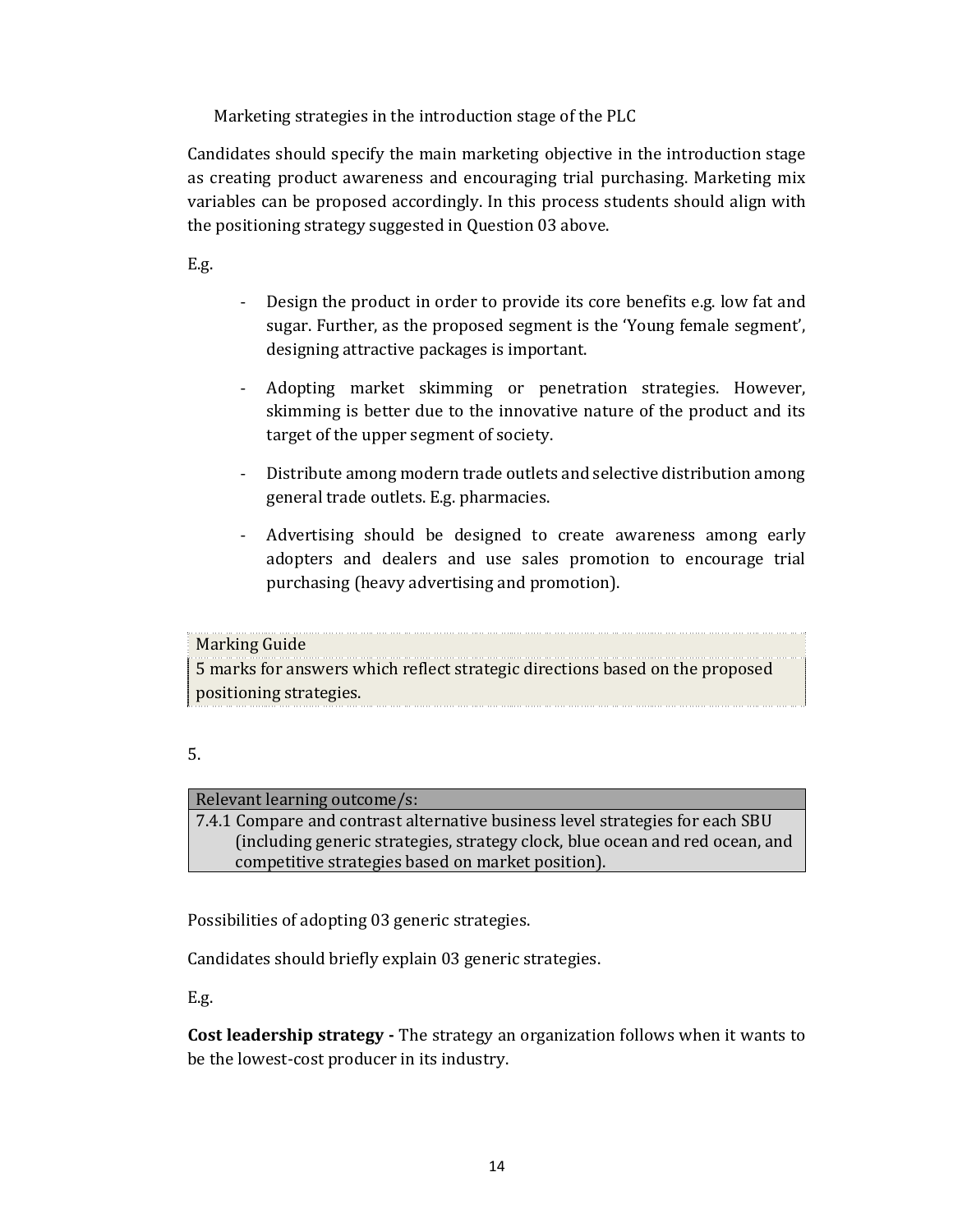**Differentiation strategy -** A business strategy in which a company tries to gain a competitive advantage by providing a unique product or service, or providing a unique brand of customer service.

**Focus strategy -** A marketing strategy in which a company concentrates its resources on entering or expanding in a narrow market or industry segment.

According to the characteristics of the proposed product, there is no possibility of obtaining economies of scale by producing large volume. Further, differentiation can be based on the health benefits of the product. However, as the health conscious segment is still growing, market size is relatively low. Furthermore, the health conscious 'Young female segment' is also relatively low. Therefore, the most appropriate strategy is the *Focus strategy.*

Marking Guide 5 marks for answers which cover all the above aspects.

# **Question 07**

1.

#### Relevant learning outcome/s:

6.3.1 Discuss the e-business process and its value to businesses.

2.1.1 Demonstrate the different elements of supply chain management and their respective contributions to creating competitive advantage.

Advantages of selling on the internet:

- 1. Sales can be increased and sales cost reduced.
- 2. Reach narrow market segments that are geographically scattered.
- 3. Avoid the margins made by intermediate sellers.
- 4. Can create a virtual community and maintain direct contact with customers.
- 5. Easy to advertise and lower promotional cost.
- 6. Can get direct feedback from the final consumer rather than relying on secondary data.

# Marking Guide

1.25 marks for each advantage up to a maximum of any 4 correct points. Total 5 marks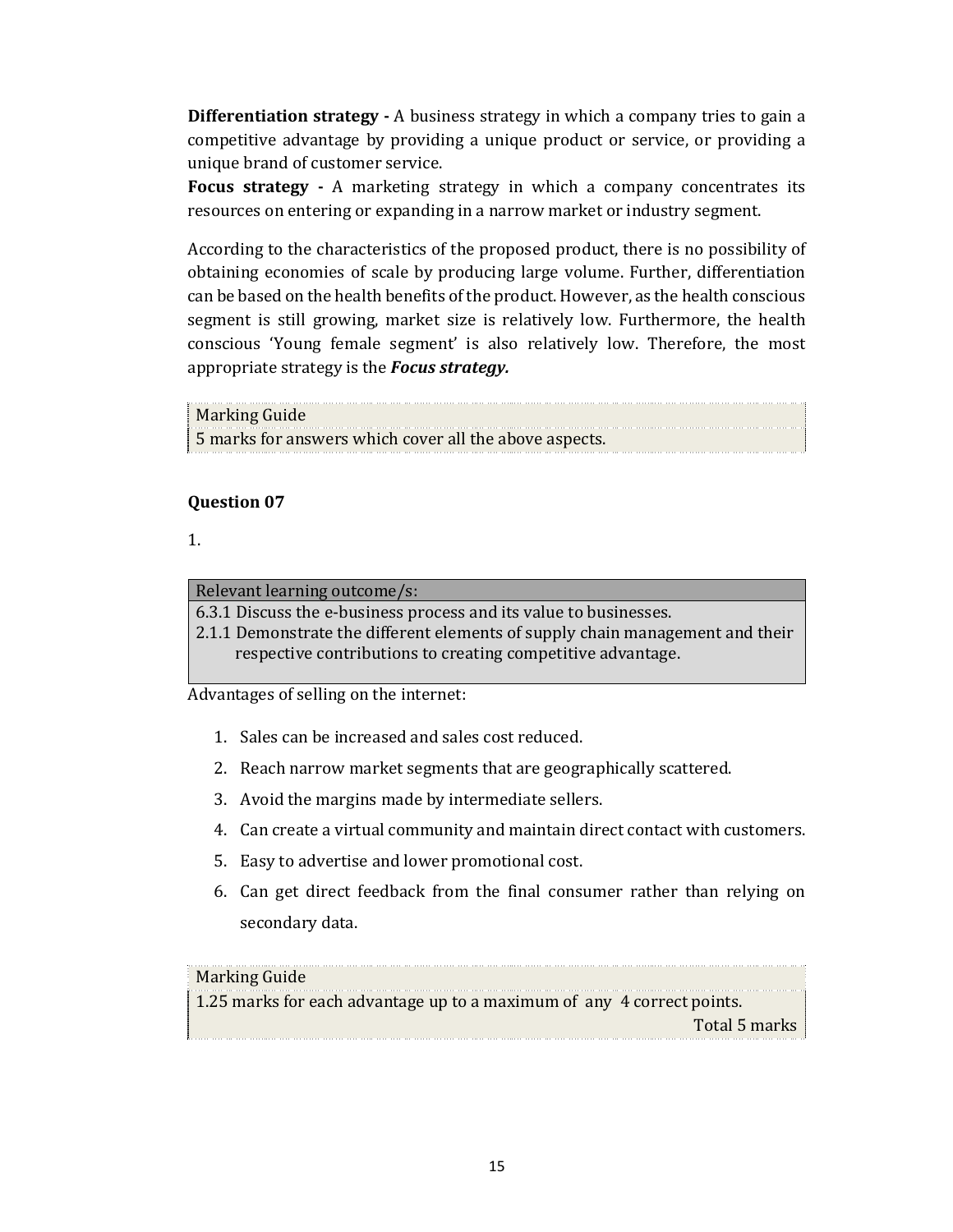2.

# Relevant learning outcome/s:

6.1.1 Discuss the role of technology in creating competitive advantages for organizations.

2.1.1 Demonstrate the different elements of supply chain management and their respective contributions to creating competitive advantage.

B2B operations can use information technology in many ways to increase business effectiveness and conduct business in a more efficient way, reducing the overall supply chain cost. Some of the information technology options available to B2B organizations are:

1. Electronic data interchange.

Computer-to-computer exchange of documents in a standard format. Electronic data interchange can:

- a. Improve customer service
- b. Reduce paperwork
- c. Increase productivity
- d. Improve billing and cost efficiency.
- 2. Internet portals.

Suppliers and customers can now be connected through internet portals making information sharing between businesses much more efficient and effective.

3. Bar codes.

Bar codes contain identification information about products as they flow through the supply chain including product description, item number, source and destination, cost, order number, etc.

4. Radio Frequency Identification Devices (RFID). RFID can be used by businesses to track shipments and identify stock locations in a store.

These information technologies will help a B2B operation to achieve:

- 1. Savings due to lower transaction costs
- 2. Shorter supply chain response time
- 3. Greater visibility and transparency
- 4. Collection and analysis of data which would enable supply chain performance management
- 5. Improved service levels across the supply chain.

# Marking Guide

8 marks for discussing the four technology options.

2 marks for discussing any 2 advantages accruing due to use of IT in supplier dealings.

Total 10 marks